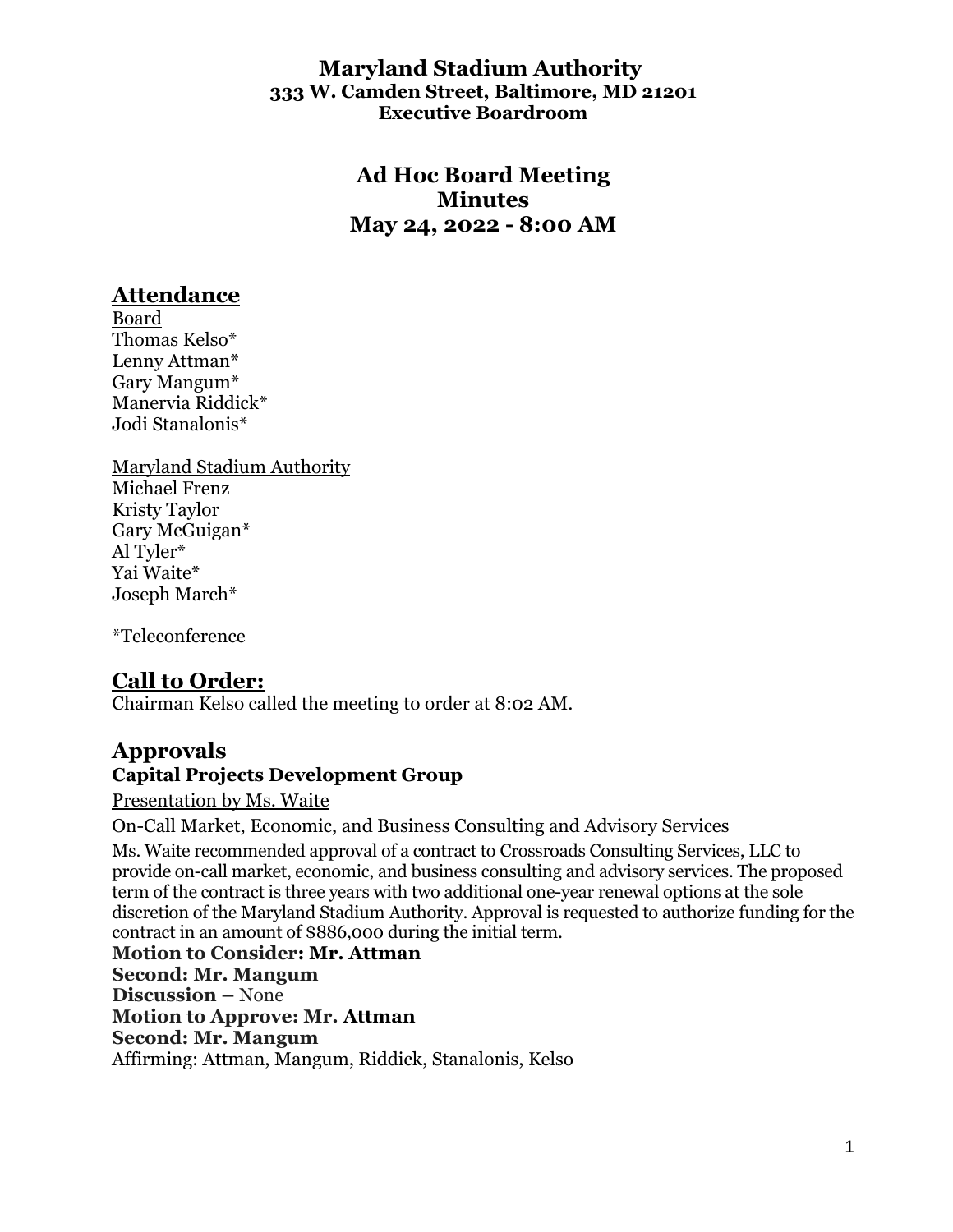## **Maryland Stadium Authority, 333 W. Camden Street, Baltimore, MD Executive Boardroom, Board Meeting Minutes, 5/24/2021, 8:00 AM**

#### **Capital Projects Development Group**

#### **Presentation by Ms. Waite**

#### **Testing & Inspection Services – Department of Legislative Services**

Ms. Waite recommended approval of a contract with ECS Mid-Atlantic, LLC. for testing & inspection services performed for the Department of Legislative Services Building project. The contract agreement is in the amount of \$446,342.

**Motion to Consider: Mr. Mangum Second: Ms. Stanalonis Discussion –**None. **Motion to Approve: Mr. Mangum Second: Ms. Riddick** Affirming: Attman, Mangum, Riddick, Stanalonis, Kelso

#### **Capital Projects Development Group**

#### **Presentation by Mr. Tyler**

#### **Department of Legislative Services Architecture/Engineering**

Mr. Tyler recommended approval of an amendment to the Architectural/Engineering Services contract with Murphy & Dittenhafer, Inc. for the Department of Legislative Services Building Improvements project.

**Motion to Consider: Mr. Attman Second: Mr. Mangum Discussion –**Clarification of the budget allocation for this request. **Motion to Approve: Mr. Attman Second: Mr. Mangum** Affirming: Attman, Mangum, Riddick, Stanalonis, Kelso

#### **Capital Projects Development Group**

**Presentation by Mr. McGuigan**

#### **Redevelopment Pimlico and Laurel Park Racing Facilities – Architectural/Engineering Services**

Mr. McGuigan recommended approval of a contract modification with Ayers Saint Gross for Architectural/Engineering Services. The modification allows the progress of the Pimlico project to continue and meet the request of state legislators.

**Motion to Consider: Mr. Attman Second: Mr. Mangum Discussion –** Clarification of the connection of Pimlico and Laurel as the project move forward. **Motion to Approve: Mr. Attman Second: Mr. Mangum**

Affirming: Attman, Mangum, Riddick, Stanalonis, Kelso